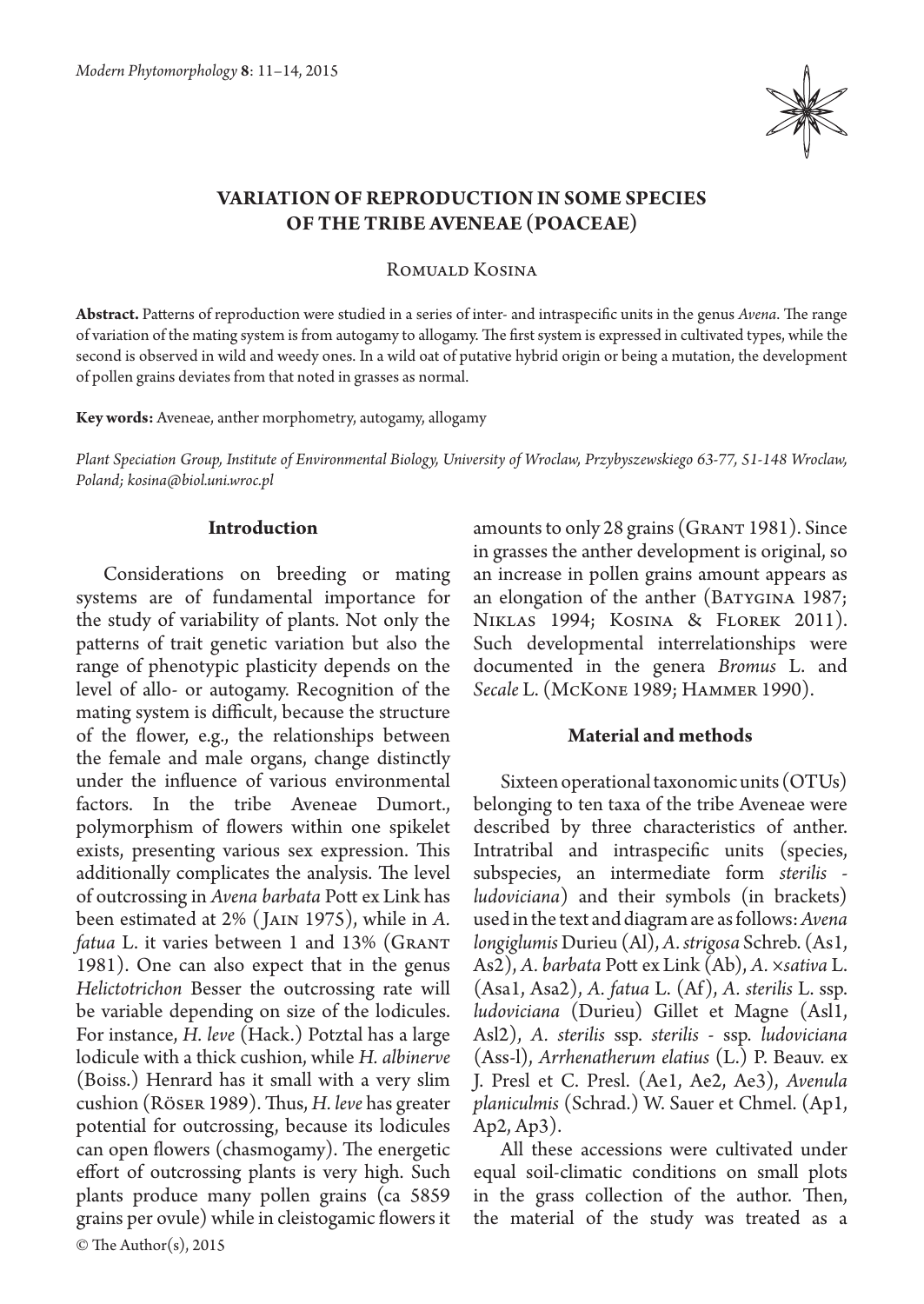design of the completely randomised one-way classification. Three traits were evaluated for each accession: the number of pollen grains per anther, length of anther and diameter of pollen grain. Viability of pollen grains with application of acetocarmine was estimated for all accessions, and additionally for *Helictotrichon parlatorei*  ( J. Woods) Pilg. The OTUs were arranged into an ordination space with application of non-metric multidimensional scaling (KRUSKAL 1964; ROHLF 1981) and according to Rohlf's numerical approach (ROHLF 1994).

### **Results and discussion**

It was proved that the two methods applied for evaluation of pollen grain viability by acetocarmine and germinability by fluorescein diacetate staining, are highly correlated (PLATJE 2003). The highest pollen grain viability (100%) was noted in *Arrhenatherum elatius*, though some of its types expressed 5% of dead grains. The same percentage of dead grains was also observed in *Avenula planiculmis*. In *Helictorichon parlatorei* dead grains amounted to 14%. The development of some pollen grains, e.g. in *Avena fatua* and *A. ×sativa*, can be stopped in the stage of one nucleus and such pollen do not germinate (Warzych 2001). Such development can be caused by anomalous cytokineses in the monolayered microspore mother cells in the pollen sac (Kosina & Florek 2011). The non-viable pollen grains were small, without starch grain storage, with one or two nuclei. The length of the anther was highly positively correlated with the number of grains per anther, and both traits were negatively correlated with the diameter of pollen grain.

A numerical analysis was made for a set of OTUs, using an average taxonomic distance matrix, which is an initial one in the nonmetric multidimensional scaling method. A very low value (0.003) of a stress 2 coefficient shows a very good fit between the initial matrix and distances between OTUs in a configuration space. Results are presented in Fig. 1. The largest values of ordination axes *x* and *z* are noted for a set of three OTUs, Ae2, Ap3 and Ass-l. They have the longest

anthers, the highest number of pollen grains per anther and the smallest diameter of pollen grains. For instance, Ae2 has 5.4 mm long anthers, 9200 pollen grains per anther and only 120 relative units of a grain diameter. In the set of OTUs, some hybrid (?) form of weedy oats, *Avena sterilis* ssp. *sterilis* - ssp. *ludoviciana* creates a cluster together with two wild species, *Arrhenetherum elatius* and *Avenula planiculmis*. The longest anthers were expressed in *Avenula planiculmis* (Ap1), which is in an intermediate cluster together with Ae1. Another intermediate cluster includes wild *Aveneae* members (Ae3, Ap2) and two diploids of *Avena*, a wild *A. longiglumis* (Al) and a weedy-cultivated *A. strigosa* (As1). On the right side of the diagram, an extreme OTU Asl1 is located. Its characteristics are as follows: anthers 2.5 mm long, 1750 pollen grains per anther, grain diameter 251 relative units. Two poles are distinct in the diagram, for auto- and allogamy. Allogamy is mainly expressed in wild units, *Arrhenatherum elatius* and *Avenula planiculmis*, but also in some form of possible hybrid origin, Ass-l. Ass-l has an intermediate gross morphology between two subspecies of *Avena sterilis* ssp. *sterilis* and ssp. *ludoviciana*. This OTU has long anthers (5.5 mm) with many grains in pollen sacs (8120 grains per anther) and these grains are the largest (361 relative units of diameter). The known negative correlation between the number of pollen grains per anther and their diameter is broken here. This oat produces many and very large pollen grains. Its energetic reproduction effort is very high. Such development can be explained in two ways: the plant reached high but optimal level of polyploidy or it is a natural mutation. Of these, the second explanation is more probable. Giant pollen grains having many pores have been discovered in oat amphiploids (Kosina *et al.* 2014). These anomalous grains have weaker germination when compared to normal pollen grains. A tendency to allogamy was also discovered in oat fatuoids (Warzych 2001). Taxonomic units expressing autogamy belong mainly to cultivated or weedy forms of *Avena*. *Avena*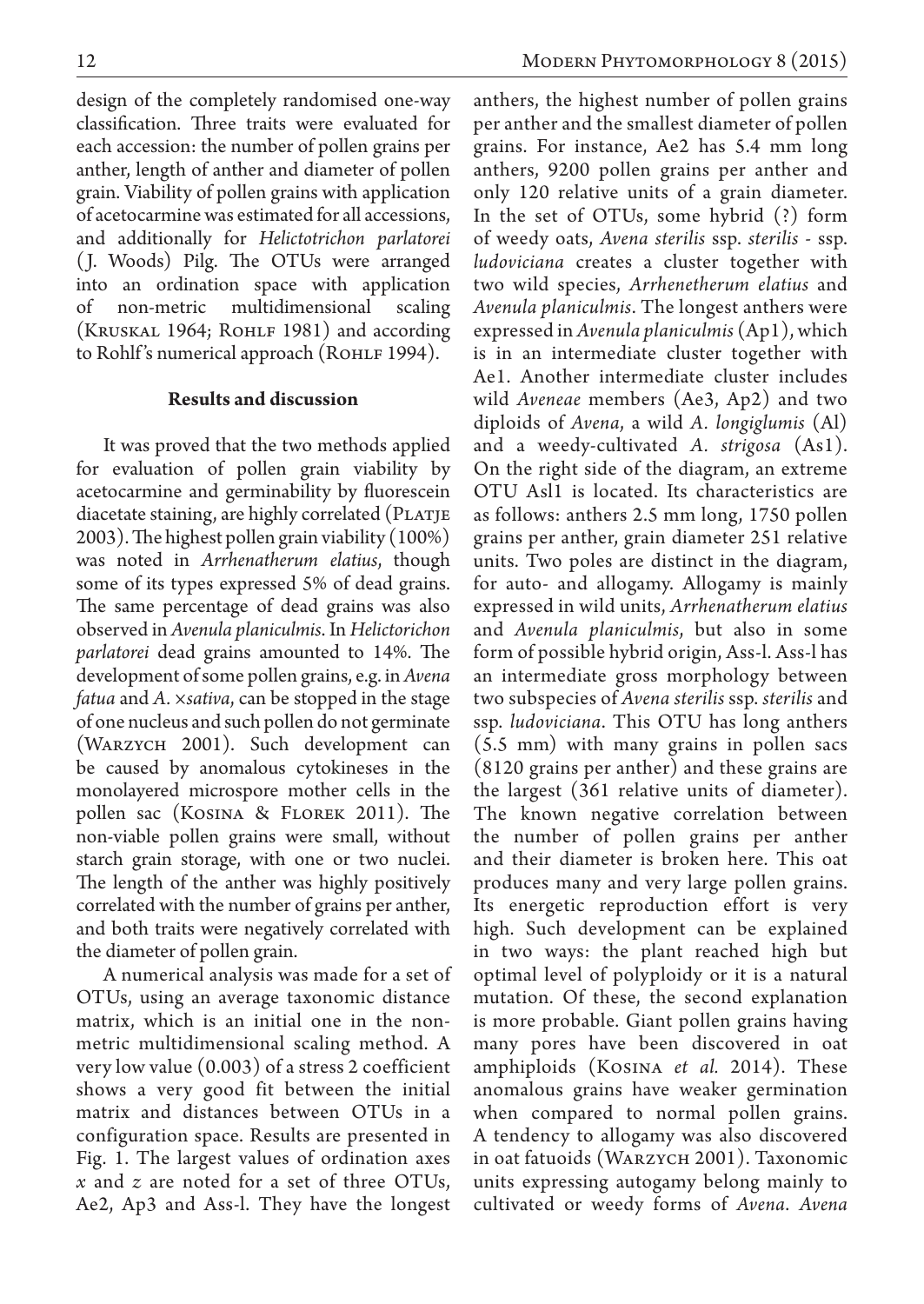

**Fig. 1.** Minimum spanning tree of species and subspecies of the tribe Aveneae in an ordination (configuration) space created by the non-metric multidimensional scaling method, presenting the variation in the breeding system – autogamy *versus* allogamy.

*longiglumis* is an intermediate type between both types of reproductive behaviour.

*Avena fatua*, a common weed in cereal cultivation, is among the autogamic units. Some of its forms can even express cleistogamy with pollen grains germinating in anther sacs. This species is also highly polymorphic and this variability is remarkable in its spikelet and flower structure as well as in pollen grains germinability (Warzych 2001).

A range of reproductive behaviour between auto- and allogamy was also shown in the genus *Brachypodium* P. Beauv. with extremes *B. distachyon* (L.) P. Beauv. *versus B. pinnatum*  (L.) P. Beauv. (Kosina & Kłyk 2011) and in the genus *Bromus* L. with extremes *B. trinii* É. Desv. *versus B. arvensis* L. (Kosina & SzMIDZIŃSKA 2000). The breeding behaviour is distinctly influenced by environmental conditions and, for instance, autogamy can be changed into facultative allogamy when flowers are opened under suitable weather, such as it was documented in *B. distachyon* (Kosina & Tomaszewska 2012).

#### **References**

- **Batygina T. B. 1987.** Chlebnoe zerno. Nauka, Leningrad.
- **Grant V. 1981.** Plant speciation. Columbia University Press, New York.
- **Hammer K. 1990.** Breeding system and phylogenetic relationships in *Secale* L. *Biol. Zbl.* **109**: 45–50.
- **Jain S.K. 1975.** Population structure and the effects of breeding system. In: Frankel O.H., Hawkes J.G. (eds), Crop genetic resources for today and tomorrow: 15–36. Cambridge University Press, New York.